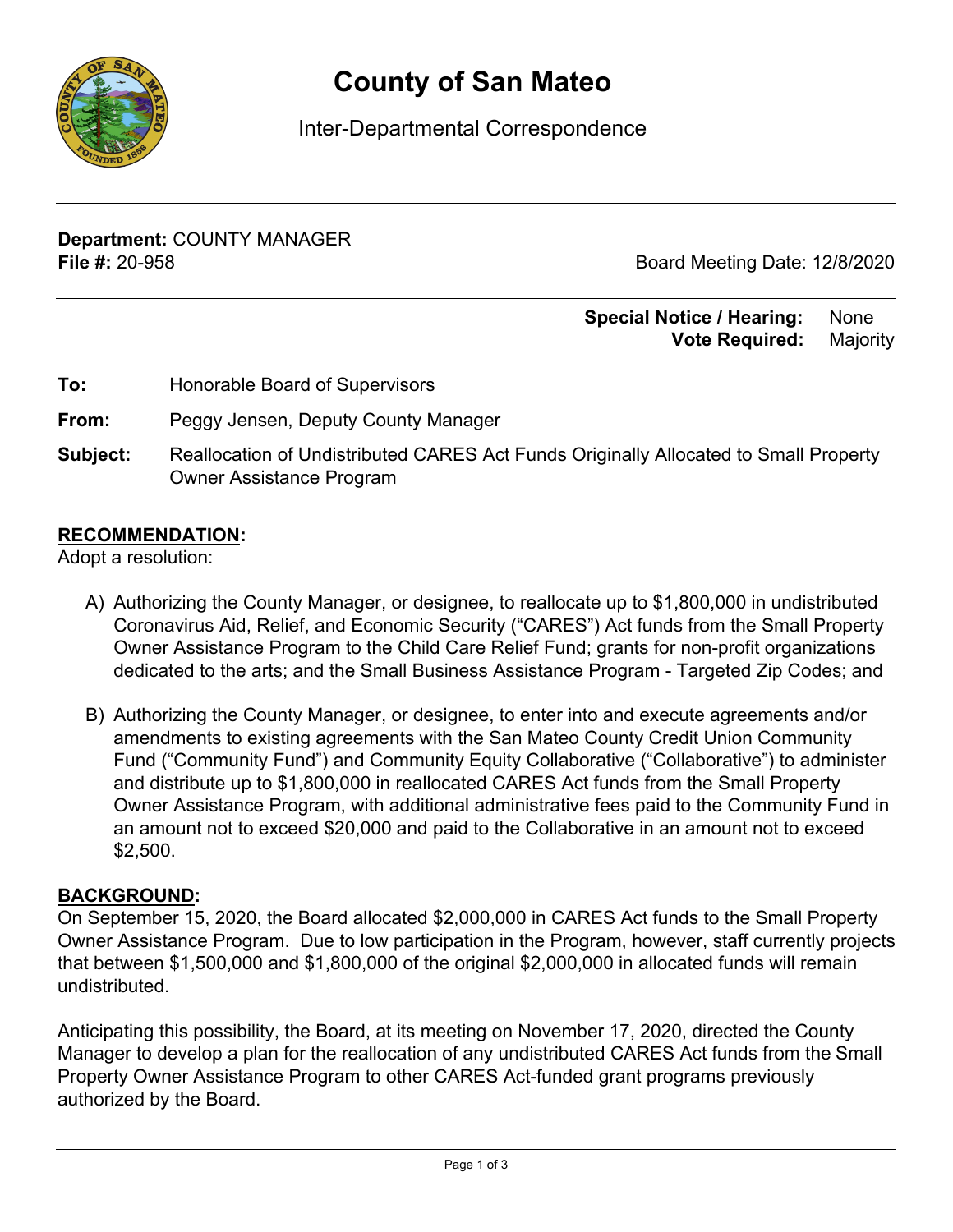## **DISCUSSION:**

In developing the requested plan for reallocation of CARES Act funds allocated to the Small Property Owner Assistance Program, staff analyzed each of the other CARES-funded grant programs previously authorized by the Board, based on the following three criteria:

- · Currently-available funding for each program
- · Number of eligible, but unfunded grant applicants for each program, which in some cases is an estimate, due to the ongoing review of applications
- · Actual or estimated amount of CARES Act funds needed to provide grants to all eligible remaining applicants

Based on this analysis, staff recommends reallocation of \$1,600,000 of the \$2,000,000 in CARES Act funds originally allocated to the Small Landlord Assistance Program to three grant programs, as follows: (1) \$450,000 to the Child Care Relief Fund; (2) \$150,000 to non-profit organizations dedicated to the arts; and (3) \$1,000,000 to the Small Business Assistance Program - Targeted Zip Codes. The recommended reallocations to these programs will cover approximately 25% of the amount needed to provide grants to remaining eligible, but unfunded applicants.

The table below summarizes the proposed reallocation of \$1,600,000 in undistributed CARES Act funds, and includes the data staff reviewed for each potentially eligible grant program.

| <b>CARES Act-Funded</b><br><b>Grant Programs</b>                                | Remaining<br>Funds as of<br>11/25/20 | <b>Estimated</b><br><b>Unfunded Eligible</b><br><b>Applicants</b> | <b>Estimated Cost of</b><br><b>Funding Remaining</b><br><b>Eligible Applicants</b> | <b>Recommended Share of</b><br><b>Redirected Funds</b> |
|---------------------------------------------------------------------------------|--------------------------------------|-------------------------------------------------------------------|------------------------------------------------------------------------------------|--------------------------------------------------------|
| Child Care Relief Fund                                                          | \$0                                  | 100                                                               | \$1,900,000                                                                        | \$450,000                                              |
| Non-Profit<br>Organizations: except<br>Arts                                     | \$420,000                            | 76                                                                | \$500,000                                                                          | 0                                                      |
| Non-Profit<br>Organizations: Arts                                               | 0                                    | 16                                                                | \$400,000                                                                          | \$150,000                                              |
| Small Business Grants -<br>Countywide                                           | \$271,281                            | 75                                                                | \$750,000                                                                          |                                                        |
| Small Business Grants -<br>Targeted Zip Codes                                   | \$2,700,000                          | 240                                                               | \$3,600,000                                                                        | \$1,000,000                                            |
| Support for Individuals<br>and Families                                         | \$7,100,000                          | 244                                                               | Cannot estimate at<br>this time                                                    | No                                                     |
| <b>Rent Support for</b><br><b>Residents of Board and</b><br><b>I</b> Care Homes | \$500,000                            | Cannot estimate at<br>lthis time                                  | Cannot estimate at<br>this time                                                    | No                                                     |
| <b>TOTAL</b>                                                                    | \$10,991,281                         |                                                                   | \$7,150,000                                                                        | \$1,600,000                                            |

#### **Recommended Distribution of \$1,600,000 in CARES Act Funds to On-going Grant Programs** *Distribution Formula: Meet 25% of the estimated unmet cost of funding eligible applications*

If more than \$1,600,000 in CARES Act funds is available for reallocation from the Small Property Owner Assistance Program, the distribution ratio reflected above will be applied to any such additional funds up to \$1,800,000 (i.e., 28% of such additional funds to the Child Care Relief Fund;